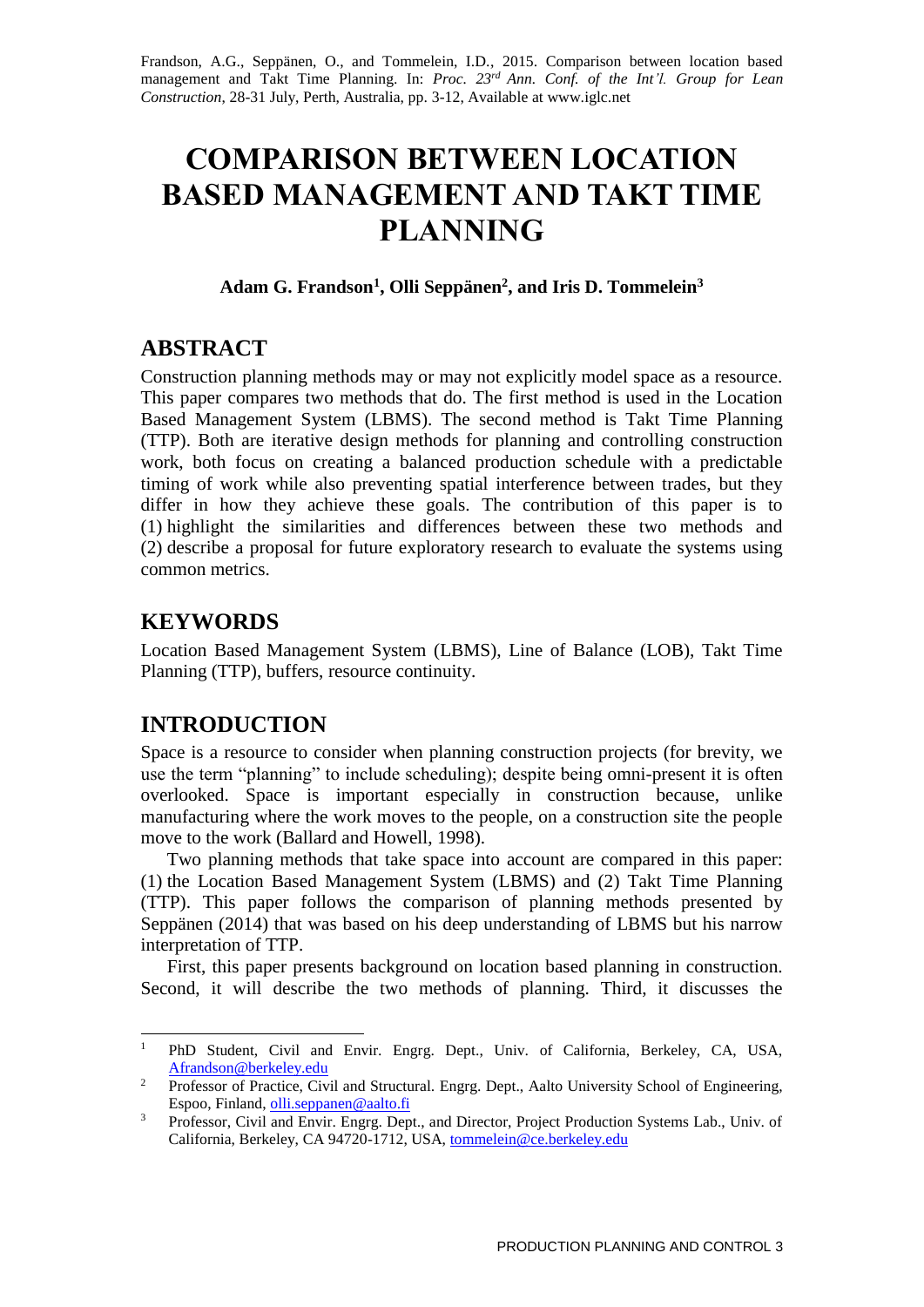similarities and differences between these two methods. Finally, the paper describes a proposal for future research to evaluate the systems using common metrics.

#### **HISTORY OF LOCATION BASED METHODS**

Location based methods for planning and control have a long history. In the late 1920s, builders of the Empire State Building used location based quantities and a kind of flowline diagram to plan and control the work. Their goal was to establish a production line of standard parts (Willis and Friedman, 1998). In the 1940s, the Goodyear Company developed a systematic method for location based planning called Line of Balance (LOB). LOB was deployed for industrial programming by the US Navy in WWII (Lumsden, 1968) but also applied to repetitive construction. LOB was a graphical technique that relied on repetition, so it was implemented in highly repetitive building projects, such as housing development programs (ibid.), road construction, etc. Suhail and Neale (1993), Arditi, Tokdemir and Suh (2002), and others continued modelling location based planning using LOB lines consisting of Critical Path Method (CPM) networks with tasks that are repeated between locations.

The flowline method (a term coined by Mohr in 1979) was based on work by Selinger (1973, 1980) and his supervisor Peer (1974). A difference is that LOB diagrams do not explicitly show the movements of crews because tasks are presented as dual lines, whereas flowlines represent each task as a single line. Flowline thus requires more detailed planning because it is necessary to be explicit about resources use. Mohr (1979) discussed the detrimental impact of work breaks on production, and the risk of return delay when crews leave the site.

The next developments attempted to integrate CPM and location based models in such a way that they could be computerized and allow for non-repetitive construction. Russell and Wong (1993) developed a method termed *representing construction* that allowed for multiple types of CPM logic within a location based model, free location sequencing and non-repetitive tasks in addition to other features. They allowed for work to be continuous or discontinuous, part of workable backlog or cyclic. Logic could be typical or non-typical. Harris and Ioannou (1998) reconciled the work on location based planning done by others and highlighted that one cannot minimize the duration of a schedule while maintaining continuity of resource use at all times.

Much work related to methods of location based planning has been done by Kiiras (1989) and Kankainen (e.g., Kankainen and Sandvik, 1993). That work was based on planning to manage schedule risk through continuous flow of work and control aimed at reducing interference. Over 30 action research case studies were documented in masters' theses.

## **LOCATION BASED MANAGEMENT SYSTEM (LBMS)**

#### **LBMS PLANNING METHOD**

Kenley and Seppänen (2010) developed their Location Based Management System (LBMS) by building on this previous work. Their innovations on the planning side include (1) layered logic and (2) calculations adapted from CPM that make it possible to optimize the schedule while allowing the enforcement of continuous work. Flowline remains the means to visualize schedules.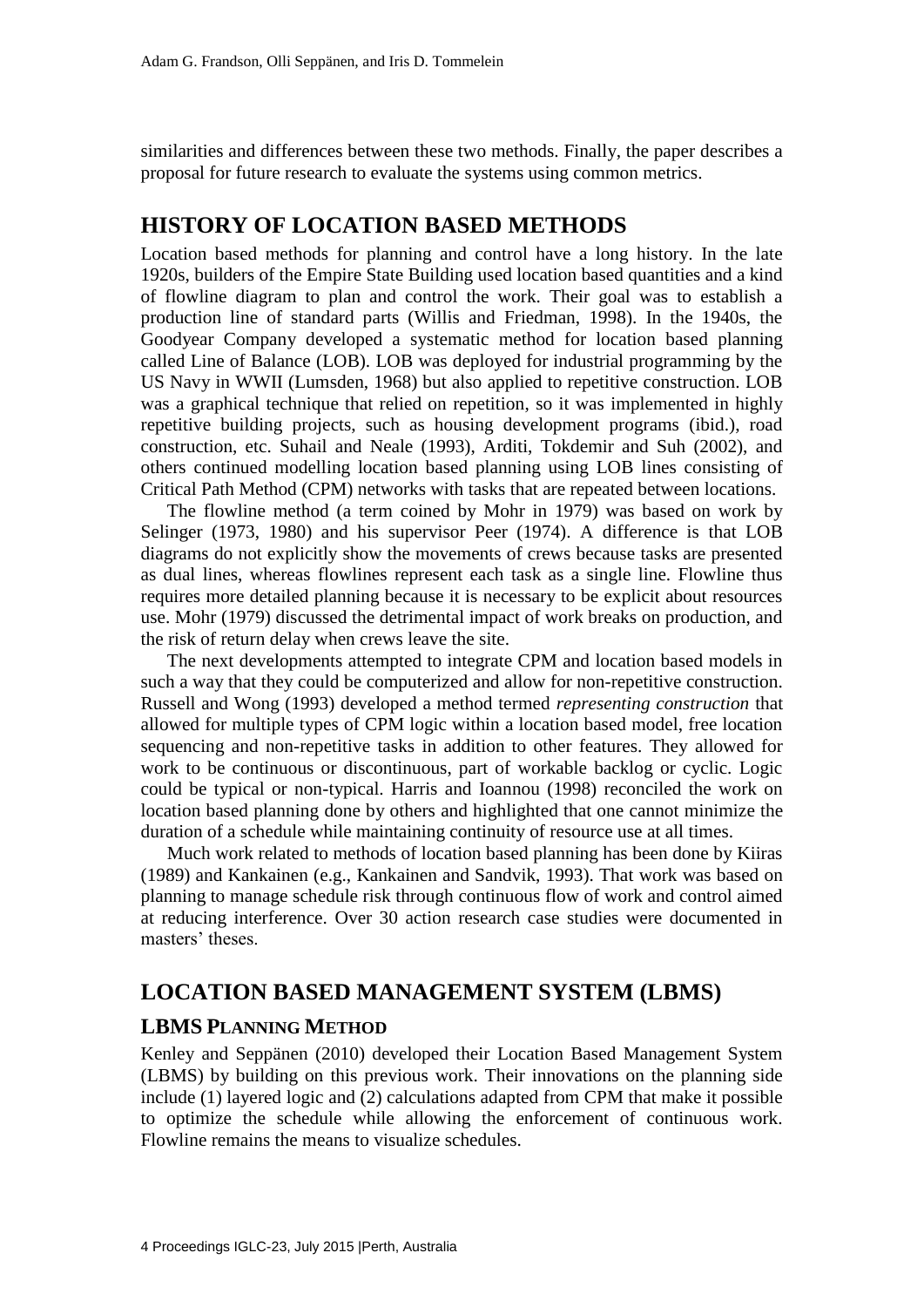As starting data, LBMS requires the Location Breakdown Structure (LBS), tasks, quantities for each location and task, labor consumption rate for each quantity item, workhours and workdays (calendar) for each task, optimum crew composition for each task and logic between tasks. Tasks can include several locations of similar, repetitive work in sequence of production. By default the schedule calculation is based on achieving continuous flow by delaying the start date of early locations (Kenley and Seppänen, 2010, pp.123-162).

Kenley and Seppänen (2010, pp.204-213) present guidelines for defining the LBSs of a project. LBS is a critical planning decision because it impacts the quantity take-off, the number of logic relationships required to schedule a project, as well as variation of quantities between locations. LBMS calls for physical, clearly defined locations so that there is no ambiguity about location boundaries. Kenley and Seppänen (2010) propose that the same LBS should apply to all or most trades, and certainly to all trades in the same phase. For interior work, they recommend dividing locations by type of space (e.g., office vs. corridor), because different trades' working different functional spaces with different logic and different quantities. These spaces can be grouped by location and then type (e.g., North patient rooms vs. North operation rooms). Finally, they propose eliminating implicit buffers by planning small locations and using finish-to-start relationships. Implicit buffers arise when locations are large enough for multiple trades and finish-to-start relationships are used because it would be possible to start the successor earlier without causing interference. Seppänen, Ballard and Pesonen (2010) proposed that LBS be defined in a collaborative process involving trades in Last Planner® phase planning meetings.

Tasks are defined based on work (1) that can be completed by one trade in a location before moving on to the next location, and (2) that has the same external dependencies to other tasks (Kenley and Seppänen, 2010, p.216). Tasks and dependencies can be planned collaboratively in phase planning meetings. Typically, logic will be defined separately for each space type (e.g., corridors, office rooms, operation rooms, etc.) because the required logic may vary (ibid, p.219). In practice, this requires a different phase plan for each space type (but not for different locations including several spaces with the same type).

Seppänen, Ballard and Pesonen (2010) recommend that between two phase planning meetings trades collect quantity data and labor consumption rates. Trades estimate quantities for each identified task in each location and labor consumption (manhours/unit) for each quantity line item. A task can contain multiple quantity line items if there are different types of work performed by the same crew in the same location (e.g., large vs. small diameter ductwork). The selected labor consumption should be the optimal rate for production of the work for optimal crew (the natural rhythm as defined by Arditi, Tokdemir and Suh, 2002). This rate assumes that all the prerequisites of working will be available and workers will be able to work continuously without interference from others (Kenley and Seppänen, 2010, p.218). The goal of LBMS control mechanisms is to ensure that these optimal conditions are achieved for as many trades as possible, prioritizing tasks with high manhour content.

Optimization is done collaboratively with trades in the second phase planning meeting. The starting point of the meeting is a location based plan with one optimal crew for each task. This will result in a plan with tasks, some progressing at a gentle slope and others with a steep slope in a flowline diagram. In the meeting, workflow is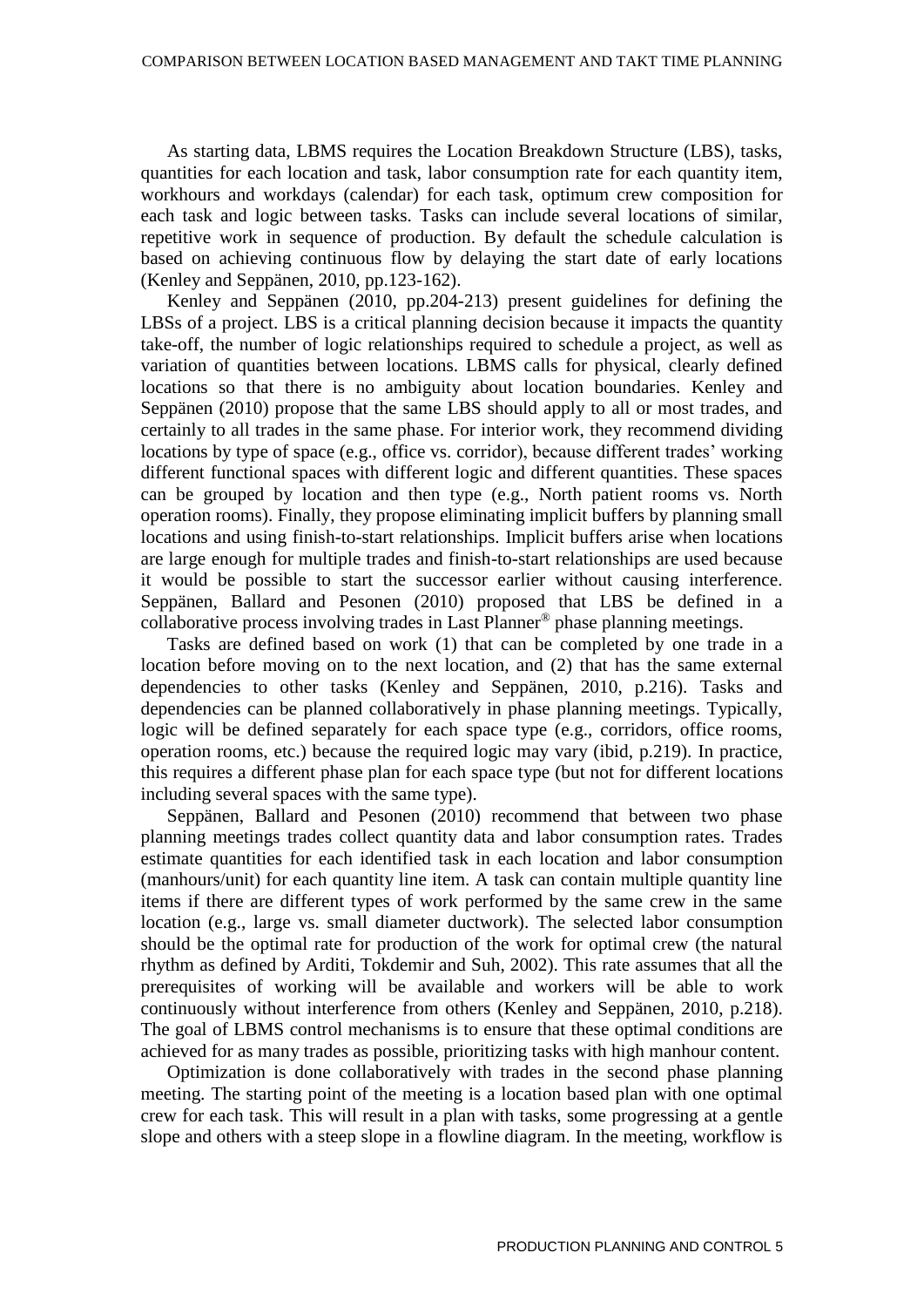optimized by starting with trades that have the gentlest slopes, so-called bottleneck trades (Seppänen, Ballard and Pesonen, 2010). The available optimization tools in order of desirability are (1) changing slopes by changing the number of crews or scope, (2) changing location sequence, (3) changing soft logic links, (4) splitting tasks (planned breaks) or making tasks discontinuous .The goal is to find a common slope for each phase (Kenley and Seppänen, 2010, pp. 221-230).

Finally, meeting participants analyse schedule risks (the likelihood of a delay occurring) and add time buffers so control actions can be taken if needed. The goal is to find a schedule with minimum cost that achieves the duration target and has an acceptable risk level. They may analyse the risk level through Monte Carlo simulation or qualitatively based on decisions taken to achieve the required slope. Risk is minimized first by trying to minimize variability. To account for any remaining variability, time buffers are added between the tasks to protect hand-offs. Their size depends on variability of the preceding task, the dependability of the trade, and the total float of the task (Kenley and Seppänen, 2010, pp. 233-239). Simulation can be used to inform buffer sizes. In terms of social process, Seppänen, Ballard and Pesonen (2010) propose that buffer sizes are discussed in the optimization meeting.

#### **LBMS CONTROL METHOD**

The control method of the LBMS includes monitoring progress, calculating performance metrics, and forecasting future production based on actual production rates. Alarms are calculated when there is a risk of interference between trades (Seppänen, 2009). The forecast is adjusted to prevent production problems by planning control actions (Kenley and Seppänen, 2010, p.254). The analysis of alarms can be done by a dedicated production engineer who identifies any deviations, prepares material for team review, and facilitates a control action planning session with trades to get commitments to implement control actions (Seppänen, Evinger and Mouflard, 2014). The development of the forecasting method and empirical research on its effectiveness in addressing production problems has been researched by Seppänen (2009) and Seppänen, Evinger and Mouflard (2014). It should be noted that this system is based on having time to react with control actions before interference happens. This requires buffers in the location based plan.

LBMS control includes tracking of actual production rates and labor consumption at least weekly, but preferably daily for any tasks affected by committed control actions. Progress data is self-reported by trades and validated through site walks by the production engineer and superintendents (Seppänen, Evinger and Mouflard, 2014). The root causes for any deviations are analysed. Main deviation types are start-up delays, production rate deviation, splitting of work to multiple locations, out-ofsequence work and interrupted work (Kenley and Seppänen, 2010, pp.346-348). The impact of deviations is analysed by the production engineer using the schedule forecasts and alarms and validated with the superintendent(s). Finally, the production engineer initiates a collaborative control action process involving all affected trades to get back on track (Seppänen, Evinger and Mouflard, 2014). Possible actions include changing the production rate, changing the work content of the task, breaking the flow of work, changing the location sequence and overlapping production in multiple locations (Seppänen and Kankainen, 2004). Additionally resources can be assigned to work on workable backlog tasks if they would otherwise need to leave the site (Seppänen, 2014).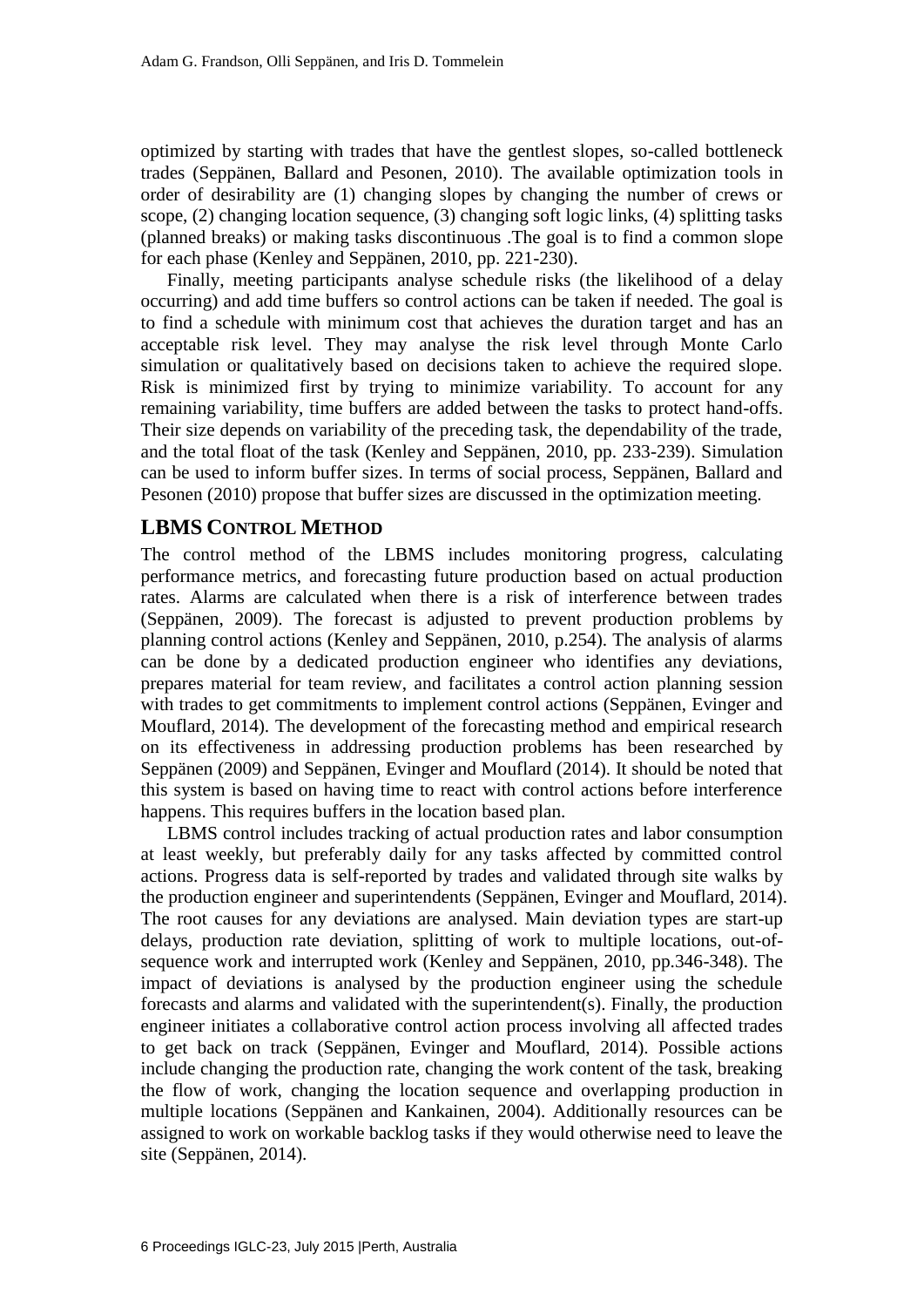If there is insufficient time to react with control actions or control actions are not taken, an alarm can turn into an actual production problem. Production problems can be (1) start-up delays (a trade is unable to mobilize when committed), (2) discontinuities (a trade demobilizes), or (3) slowdowns (a trade's production rate decreases due to interference) (Seppänen, 2009). If (1), the forecasts are used to pull the trade on site when locations are available. If (2), the forecasts are used to find out a suitable return date. If (3), one of the trades will get to own the location and the other(s) must work on workable backlog or demobilize. All these decisions are made collaboratively with the trades based on the production engineer's input.

## **TAKT TIME PLANNING (TTP)**

#### **TAKT TIME PLANNING METHOD**

The use of Takt time to plan construction work is rooted in the use of Takt time in (lean) manufacturing to set production rates that match the demand rate (e.g., Hopp and Spearman, 2008). Takt time is defined as: "the unit of time within which a product must be produced (supply rate) in order to match the rate at which that product is needed (demand rate)" (Frandson, Berghede and Tommelein, 2013).

Frandson and Tommelein (2014)—knowledgeable in CPM, LOB, and numerous space scheduling methods—developed the TTP method described in this paper and tested it on a pilot project; they have follow-on research underway. They see TTP as a method for work structuring (Ballard, 1999; Tsao et al., 2004) in order to design the production system for continuous flow. The objective is to produce a production plan (a plan used to steer and control construction work on- and off-site) that provides a balanced work flow for a certain scope of work in the time allotted. That scope typically spans a construction phase (e.g., overhead MEP installation, in-wall rough installation, interior finishes), that is, a period of time during which a number of trades have to perform interrelated work. "Balanced" refers to the desire to create a stable pace of work (matching the demand rate) for each trade, with each trade proceeding through a sequence of zones (not necessarily the same sequence or the same zones for all trades). This is similar to the "week beat" scheduling described by Court (2009). As is the case for locations in LBMS zones are "physical, clearly defined locations so that there is no ambiguity about location boundaries" and they may vary from one another. Zones, pace, and sequence are all system parameters that get determined through the iterative process called production system design.

A key characteristic of TTP is that each trade must complete their work in each assigned zone within a set amount of time, namely the Takt time. This design parameter, once set, is constant throughout the phase. In order to accomplish reliable work completion (the hand-off to the next trade), after driving out all variation that can be driven out yet recognizing that numerous uncertainties can hamper the execution of work, TTP uses capacity buffers. Trades must underload their production units, that is, assign them to work at, e.g., 70 or 80% of capacity.

One source of variation that is driven out through the design of zones is the variation in work density. "Work density" refers to the situation in an area on site based on (1) the amount of work required by one trade in a particular area, (2) the trade's crew sizing and capabilities, and (3) the trade's means and methods (when prefabricating off site, the work density decreases). As such, some areas have a higher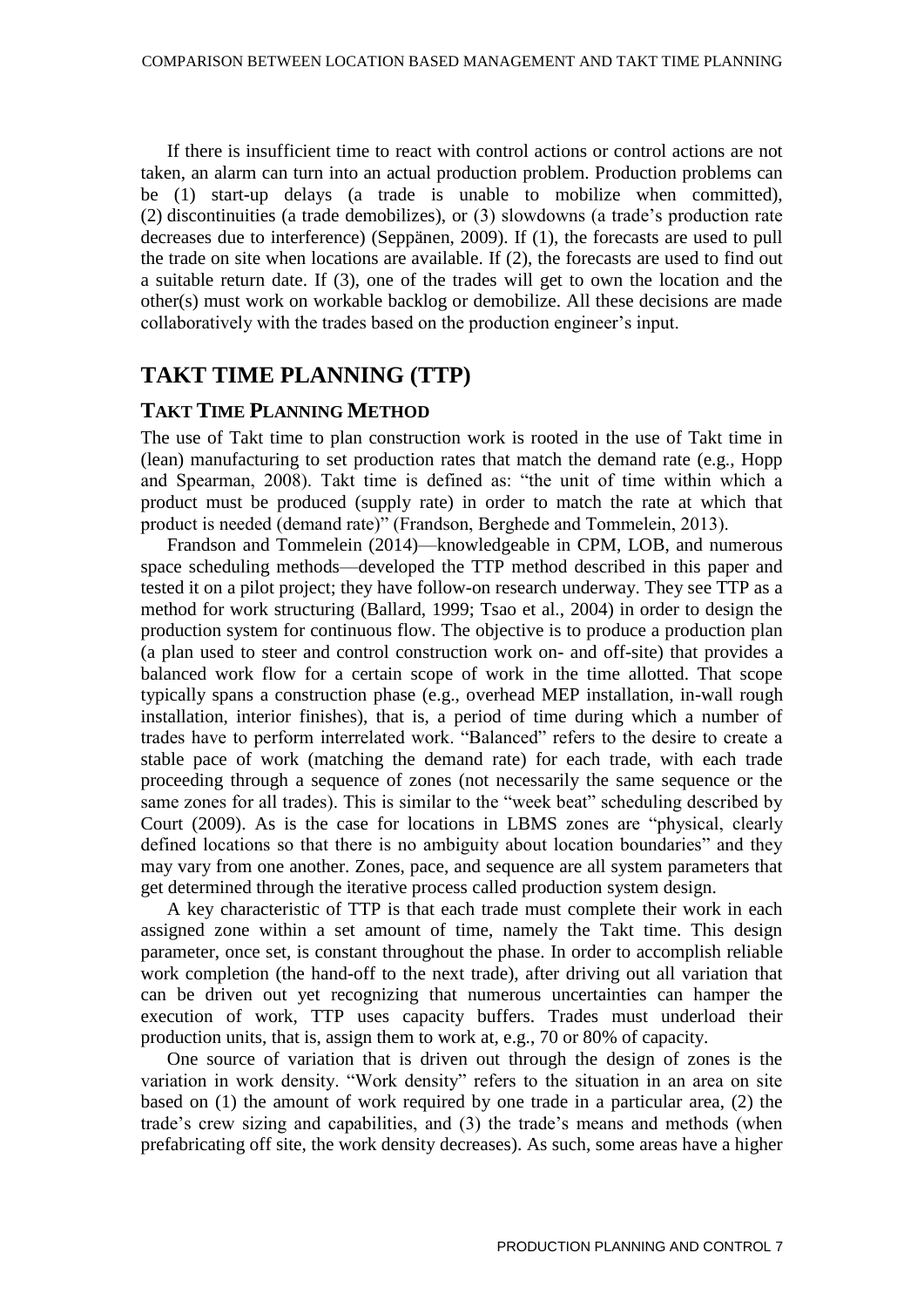work density than others (e.g., compare electrical work in a lobby compared to an operating room). Different trades will have different work densities as well. Thus, through data collection and design of the zones this work density variation from zoneto-zone and trade-to-trade can be reduced.

#### **PROCESS OF TAKT TIME PLANNING**

Frandson, Berghede and Tommelein (2013) described TTP as a six step process consisting of (1) data gathering, (2) zone and Takt time definition, (3) trade sequence identification, (4) determination of individual trade duration(s), (5) workflow balancing, and (6) production schedule finalization. The first five steps occur iteratively, similar to the 'rough to fine' production system design described in Ballard and Tommelein's (1999) paper on continuous flow.

**Data Gathering:** Developing a TTP requires collecting production data from each trade individually and the team as a whole well in advance of construction. A master schedule may have been established, but before any production planning is done, data gathering begins with a production team meeting, consisting of trades involved in the work and the general contractor (GC), to discuss the product of TTP. The team must set their overall production target (e.g., "a chosen Takt time, with a consistent trade sequence through out every zone and balanced work zones"). The target may be specific and based on previous experience with similar work, or more general if the work and production team are new to using Takt time. It must also reflect the time the team will have to complete the work and milestones in-between (e.g., specified in the contract including the master schedule).

The data to gather in conversation with the trades is specific to them, their work, and the project context. How do they want to move through this project's space? What alternatives are available? What are the material and manpower constraints, or work method alternatives? What work needs to be performed before they start work? What is the sequence of work internally (e.g., electricians want to set trapezes, run conduit, and then pull wire)? Can the sequence be split, or can the work be performed in a later phase (e.g., does the electrician have to pull wire immediately after the conduit is run)? Trades may color up plans in order to show their desired work flow, what can be completed and when and under which assumptions. In order to understand the set of options deemed feasible for a trade, though perhaps not optimal from their perspective, alternatives must be discussed with each trade so as to allow for a set-based approach in developing the phase schedule. Each trade's set of options can then be tested against the sets of options available to other trades, so as to develop a combined plan that is better for the project as a whole than could have been obtained had each trade individually offered only their most-preferred option, or had the GC pushed a schedule on the trades to comply with. A GC schedule embodies too many assumptions and constrains the trades' abilities to do what they do best. Better plans can be developed when the team is incentivized to address the "Who pays and who gains?" question with overall project optimization in mind.

The trade representative in the conversation must be able to provide this level of detail, e.g., the foreman able to commit to doing the work. The benefit to planning early with these details is that people develop deep understanding of both their production capabilities and the resulting plan from the collected information.

**Zone and Takt Time Definition:** Zone and Takt time definition relate to one another because the duration required to complete a task is dependent upon where and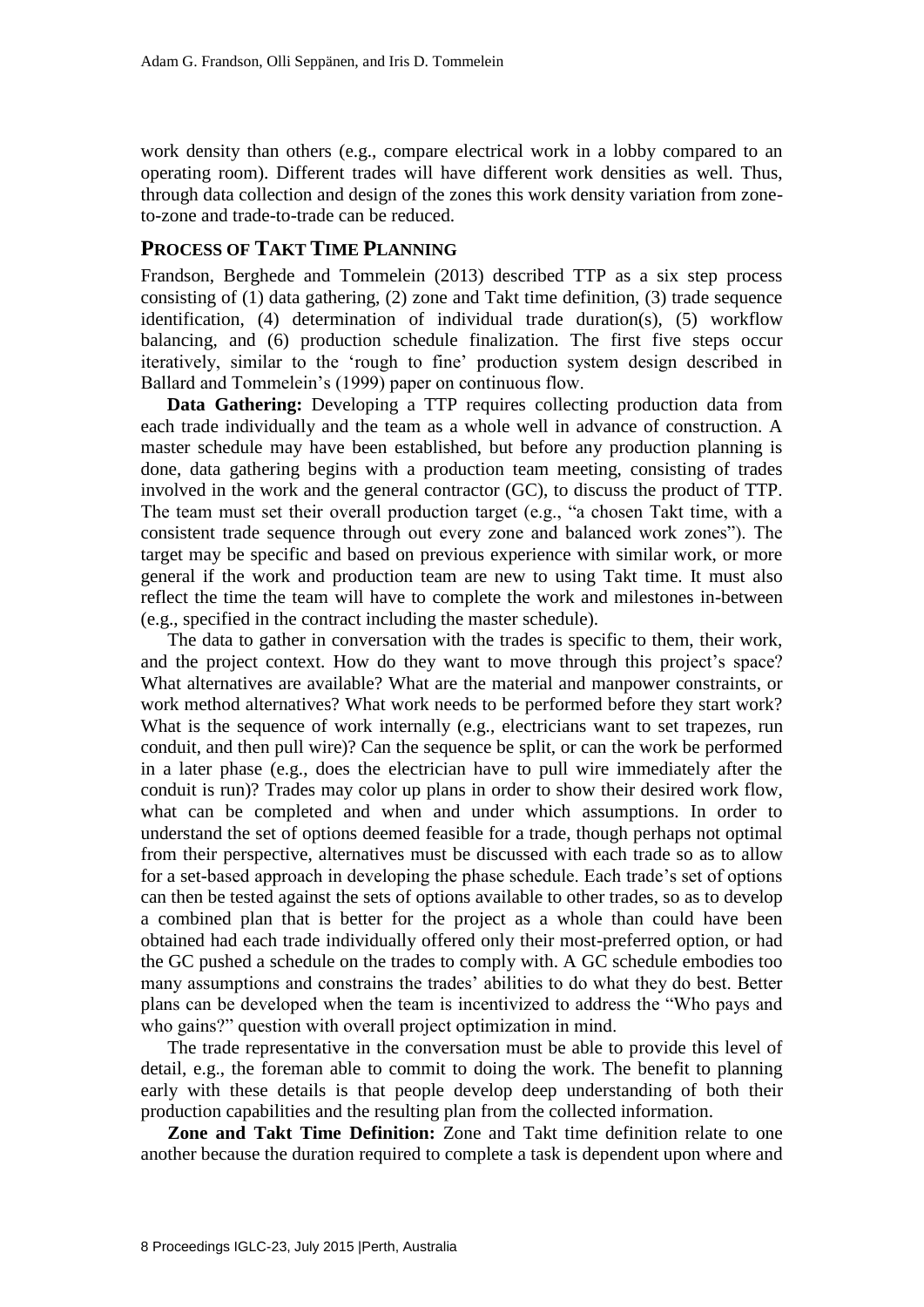what needs to be built. Zones are defined by means of an improvement process, starting from zones, e.g., (1) already established in previous work phase. (2) created using the data gathered in a holistic manner (i.e., all the trades are considered when creating the zones). (3) designed to best satisfy (and then improve upon) the work of one trade because it is evident from data that their work will be the "bottleneck." This initial set of zones is the starting point for iteration.

**Trade Sequence Identification**: Given a set of zones, the trade sequences are obtained from each trade individually and then combined through phase planning in order to honor sequential dependencies while working through the construction documents or building information model with the team. When identifying the trade sequence—which doesn't need to be a line sequence (as in the Parade of Trades (Tommelein, Riley and Howell, 1999)), it's important to document the requirements each trade has in order to correctly hand off zones from one trade to the next.

**Balancing the Plan:** Balancing the plan occurs in a rough-to-fine fashion. From the proposed zones it is now possible to refine the task durations for each trade. Typically trade task durations will vary through the zones. Once the variation is known, the production team can begin to balance the production system.

The production team has several methods to balance the work flow and design the production system. We list these methods next but do not mean to imply any order in which to apply them. The team can iterate upon the zones. If the zones are consistently uneven across the trades, the team can redesign them. Ideally, if it is early enough the actual design of the project could be changed to improve production. Zones may be unbalanced due to the nature of what is being built (e.g., an operating room contains more work of certain kinds than a standard patient room). As such, some trades may have to leave out certain work and perform it "off Takt." The team can also revisit the work methods, trade scope (providing the contract structure enables money to flow across boundaries), and restructure the trade sequence in order to balance the work. Perhaps a trade can individually, or jointly with other trades, prefabricate more work, thus reducing their field installation times so they can meet a lower Takt time. The trade sequence could also change by splitting the trade work into multiple tasks (e.g., split electrical conduit installation from pulling wire) and thereby enable a faster Takt time. The overall schedule then shortens because a reduction in Takt time scales across the number of zones the trades move through.

**Production schedule finalization:** Finalizing the production schedule requires validation, i.e., every trade needs to ascertain that their sequences are feasible and that they can perform the work in each zone to which they are assigned in the given Takt time. A sequence deemed infeasible can possibly be made feasible by "flipping" the sequence between two or more trades through zones in order to maintain the overall production schedule.

Finalizing the production schedule also provides an estimate for the planned buffer in capacity every trade in the sequence must have. This planned buffer in capacity may be used to absorb variation in the field or to help perform the work left off Takt. While the latter may enable the off Takt, "leave out" work to be scheduled more closely, the trade-off is the buffer in capacity is reduced.

#### **TTP CONTROL METHOD**

Successful execution of a TTP demands that every trade makes their hand offs, thus it is critical to control the schedule at levels shorter than the Takt time in order to gauge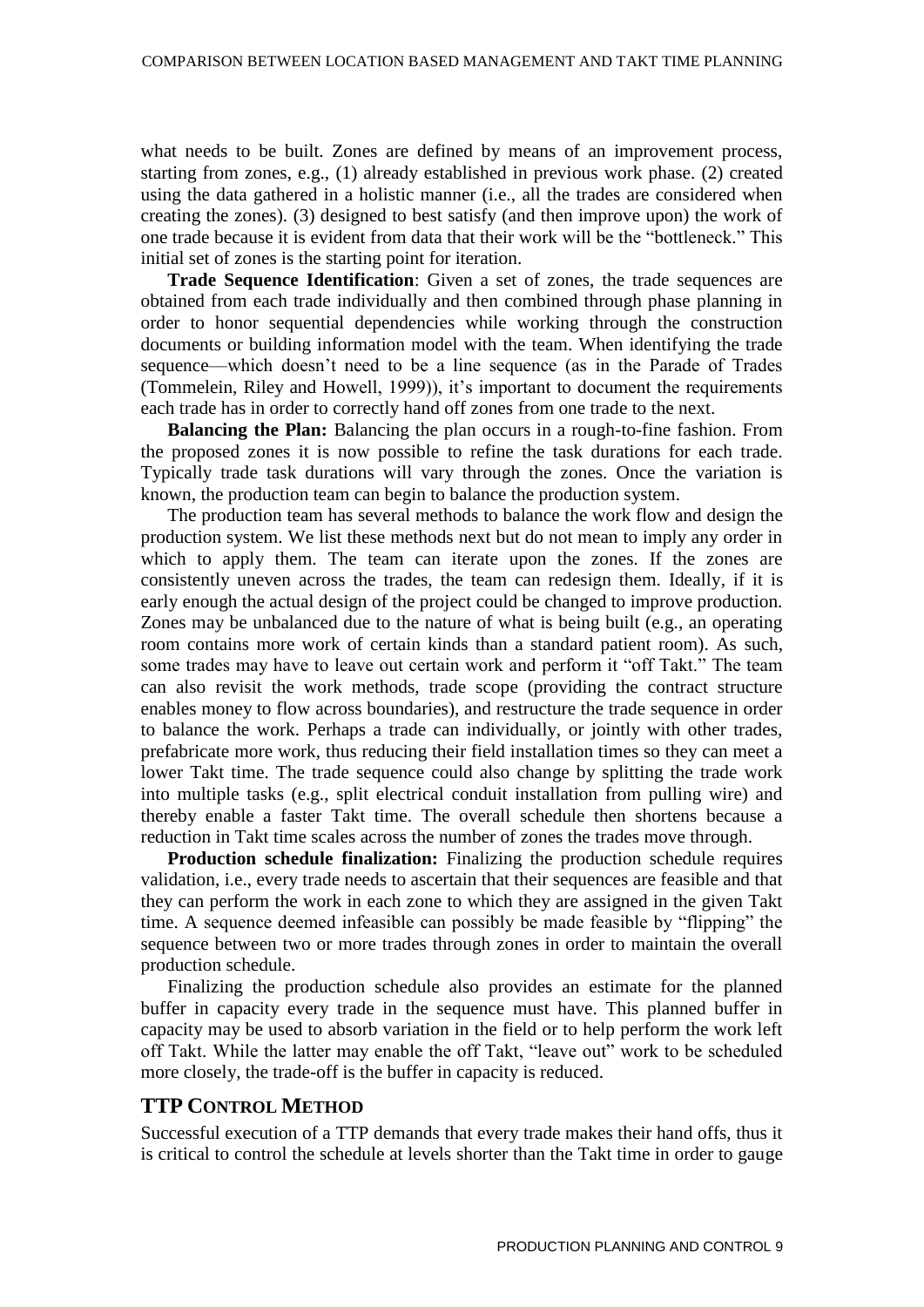if the hand off will likely or not occur as planned. This creates a sense of urgency on the project (Frandson, Berghede and Tommelein, 2013). Visually communicating both performance and the plan to everyone is an important part to distributing control, identifying deviations, and maintaining the schedule.

Should one Takt time be missed by a trade, then the work for that Takt may be completed immediately with overtime, completed during the following Takt time provided it doesn't interfere with the succeeding trade, or left out. The work may be left out if the problem is unique to that particular zone (e.g., missing design details) or it can be picked up in a future task providing no work depends on it (i.e., the work cannot be structured in any other way). The reason for the miss should be researched and a countermeasure developed so as to avoid repeatedly impacting future tasks. The benefit of using Takt times to the project is that problems are identified and corrected quickly, instead of passing that production variation to the succeeding tasks.

#### **SUMMARY**

TTP requires collaboration among production team members to develop a plan deemed best for the project overall, and time to iterate from a production strategy to a detailed, feasible production schedule that is balanced. The planning first begins with gathering support from the team to proceed with TTP. Each team member then communicates their individual production system requirements and explores alternatives. Then the team works in an iterative fashion to identify the most suitable sequence, set of zones, and duration to work through the space.

## **DISCUSSION**

Comparing LBMS with TTP shows more similarities than differences. Both methods aim for continuous flow of work through production areas at a set beat for each phase of work. Both methods also use the ability to trade scope (esp. when commercial terms encourage it) in order to improve the production system. Differences to highlight are how each method uses buffers, control, and how resources are allocated.

Construction planners can use four types of buffers: (1) time, (2) capacity, (3) space, and (4) plan buffers (workable backlog). LBMS buffers with (1), (3), and (4). Time is the preferred buffer, but space is also used when work is scheduled in areas larger than what a crew requires to complete their task productively. In contrast, TTP buffers with (2), (3), and (4). Capacity is the preferred buffer, accomplished through underloading. Space (zones) unoccupied by any trade during a given Takt can also serve as a buffer.

The two methods differ in controlling the schedule. LBMS starts with a top down approach of engineers tracking progress, running forecasts, and identifying problems that are then solved collaboratively. In contrast, TTP starts with visual workplace to make clear to all, who is doing work, and where, in order to distribute control. While the trades may provide frequent updates to the GC, they're OK to work as long as they are completing what needs to be done in the space and time allotted.

The resource allocation difference discussed here focuses on people. LBMS chooses to fully load resources on production tasks and use the same crew size continuously. The durations on the fully loaded production tasks assume optimal production rates ("optimal" here is defined as free from any causes for interference). The tasks are then buffered with time in order to maintain the productive use of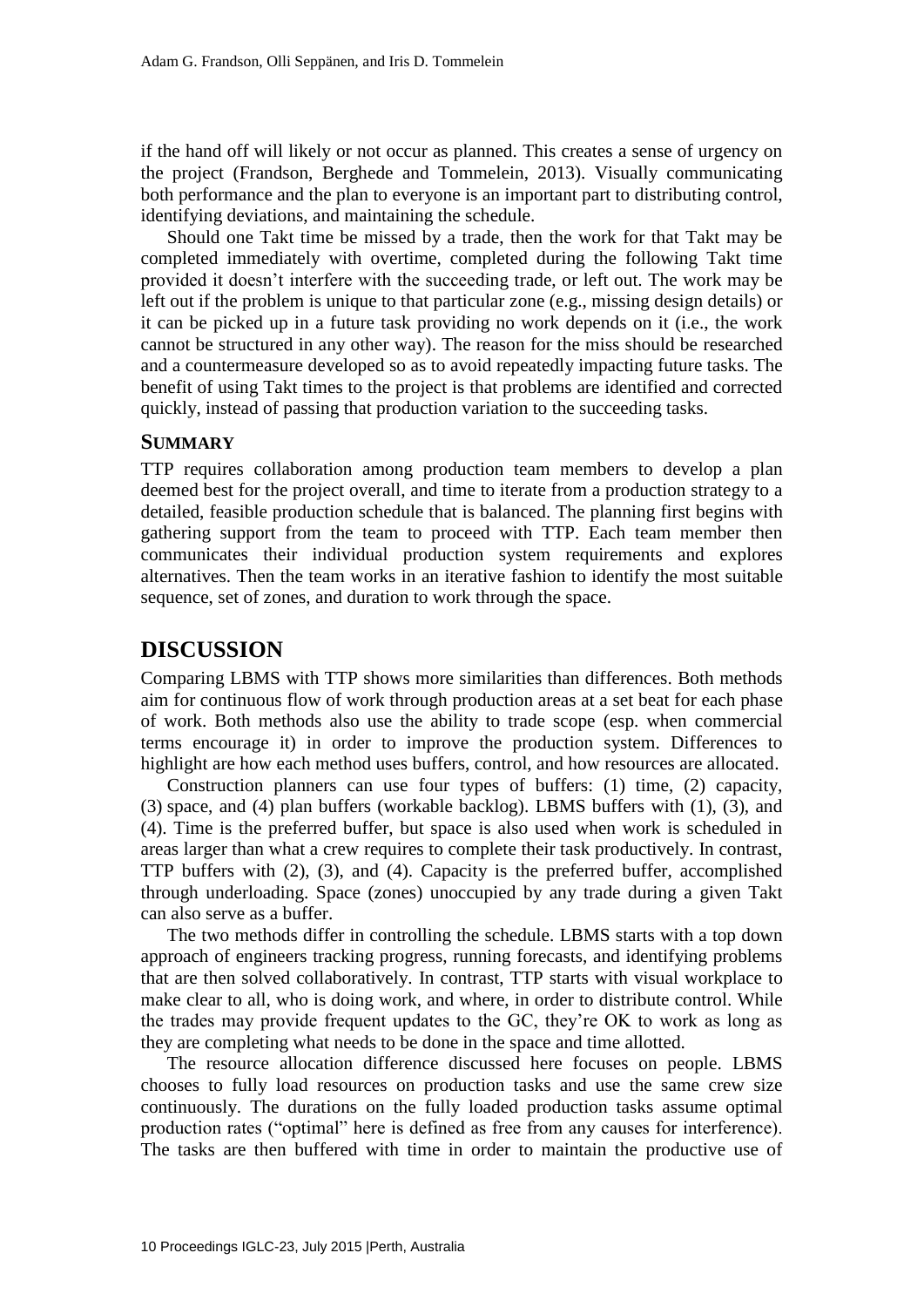people. In contrast, TTP chooses to underload crews on production tasks in order to maintain a timely, predictable hand off. Thus , people are expected to finish ahead of the Takt time, and can then work on "off Takt" work (e.g., workable backlog or leave out work), prepare for the next Takt sequence, conduct first run studies, train, or innovate to improve their work. If crews are working much too quickly, then less manpower is required to complete the production task reliably within the Takt time.

## **CONCLUSION**

The dearth of empirical data on the use of TTP hinders a more fact-based comparison between the two methods. In order to allow for a deeper comparison, future research should gather data including:

- For each location and trade: planned and start/finish dates, resource graphs, production rates, resource consumption (manhours/location)
- days locations were suspended (no work in location)
- days tasks were suspended (no workers working on a task in any location)
- workable backlog locations / tasks, hours and dates spent on workable backlog

## **ACKNOWLEDGMENTS**

The ideas presented in this paper were supported in part by gifts made to the Project Production Systems Laboratory (P2SL). All support is gratefully acknowledged. Any opinions, findings, conclusions, or recommendations expressed in this paper are those of the authors and do not necessarily reflect those of contributors to P2SL.

## **REFERENCES**

- Arditi, D., Tokdemir, O.B. and Suh, K., 2002. Challenges in line of balance scheduling. ASCE, *J. Constr. Eng. Manage.*, 128 (6), pp.545-556.
- Ballard, G., 1999. *Work structuring*. [pdf] Arlington, VA: Lean Construction Institute. Available at: [<http://p2sl.berkeley.edu/References/White\\_Papers/>](http://p2sl.berkeley.edu/References/White_Papers/) [Accessed 24 June 2015].
- Ballard, G. and Howell, G., 1998. What kind of production is construction?. In: *Proc. 6 th Ann. Conf. Int'l. Group for Lean Constr*, Guaruja, Brazil, August 13-15.
- Ballard G. and Tommelein, I.D., 1999. *Aiming for continuous flow*. Arlington, VA: Lean Construction Institute. Available at: [<http://p2sl.berkeley.edu/References/](http://p2sl.berkeley.edu/References/White_Papers/) White Papers/> [Accessed 24 June 2015].
- Court, P.F., 2009. *Transforming traditional mechanical and electrical construction into a modern process of assembly*. Eng. D. Loughborough University, UK.
- Frandson, A., Berghede, K. and Tommelein, I., 2013. Takt-time planning for construction of exterior cladding. In: *Proc. 21st Ann. Conf. Int'l. Group for Lean Constr.* Fortaleza, Brazil, August 31-2.
- Frandson, A. and Tommelein, I.D., 2014. Development of a Takt-time Plan: A Case Study. In: *ASCE, Proc. Constr. Research Congr.*, Atlanta, GA, May 19-21.
- Harris, R.B. and Ioannou P.G., 1998. Scheduling Projects with Repeating Activities. ASCE, *J. Constr. Eng. Manage.*, 124 (4), 269-278.